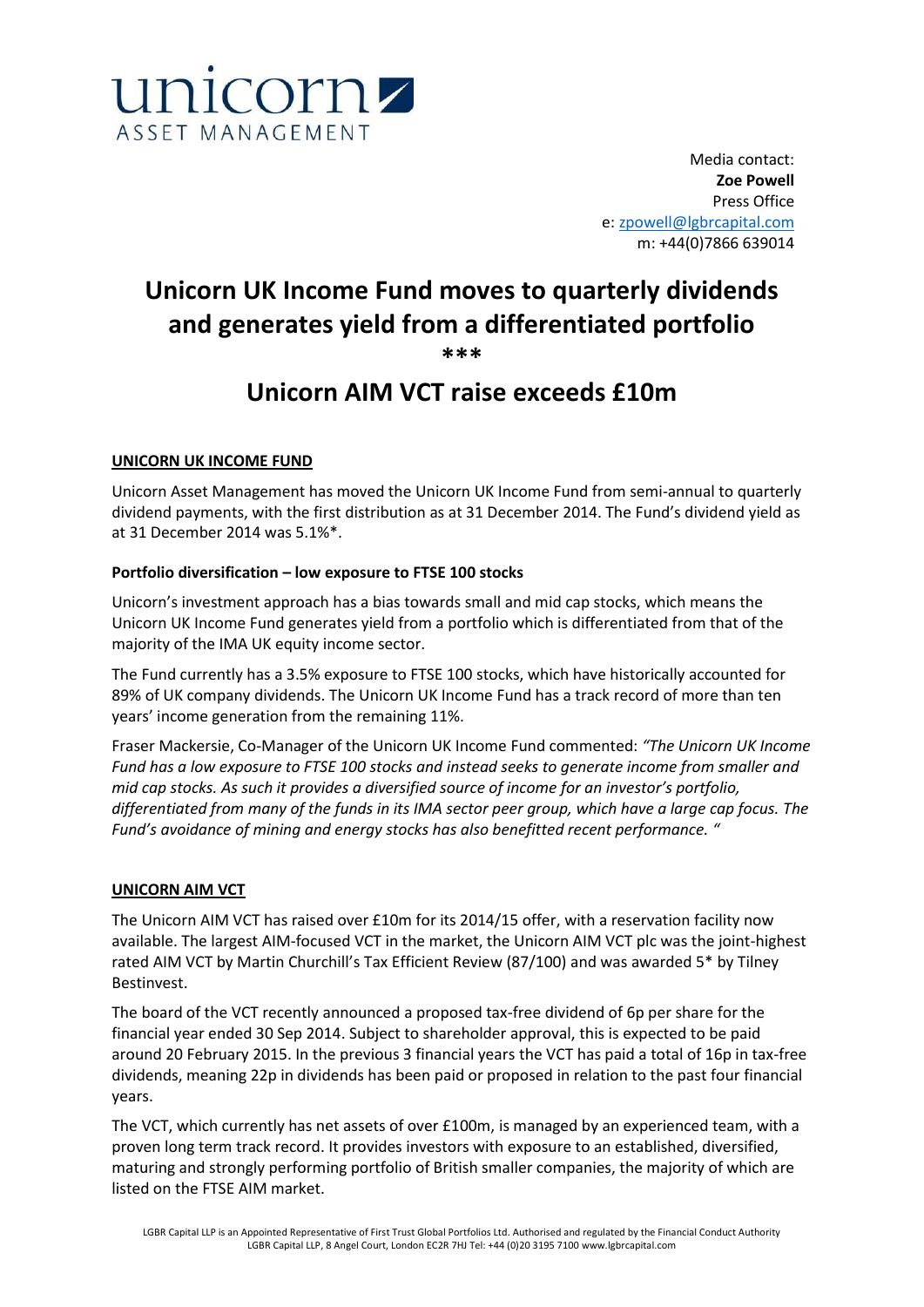Chris Hutchinson, Manager of the Unicorn AIM VCT commented, "This offering gives investors an opportunity to access an existing investment portfolio, which over recent years has delivered strong relative out-performance and a sustainable and gently progressive dividend income stream. Since launch in 2001, the Unicorn AIM VCT has paid total dividends to investors of almost £34m and has also built up substantial reserves, which are available for future dividend distribution."

The VCT has delivered a total return of +65.6% over the last 3 calendar years vs. +4.2% for the FTSE AIM index and +37.3% for the FTSE All Share index\*\*.

The closing date for applications for the 2014/15 tax year is 12 noon on 1 April 2015 and for the 2015/16 tax year is 12 noon on 30 June 2015.

\*Source: Unicorn Asset Management: Yield as at 31 December 2014. FTSE 100 weighting as at 13 January 2015. \*\*Source: Unicorn Asset Management: 1 January 2012 – 31 December 2014. Unicorn AIM VCT NAV total return including dividends reinvested. FTSE AIM Index return in GBP. Past performance is not a guide to future performance.

**This press release does not constitute investment, legal, tax or other advice nor is it to be relied on in making an investment or other decision. This press release is not a solicitation, offer or recommendation to acquire or dispose of any investment or to engage in any other transaction. Unicorn Asset Management Ltd is authorised and regulated by the Financial Conduct Authority.**

# **NOTES TO EDITORS:**

# **Unicorn Asset Management**

Unicorn Asset Management was established in 2000 and is an independently owned and managed company. It specialises in investing in UK small and mid-cap companies, AIM and fledgling markets.

Unicorn operates a team based approach to investment management and its experienced, committed and well-resourced investment team has almost 100 years' of combined experience. Unicorn is focused on being the 'best not the biggest' and its funds aim to deliver long term outperformance. Unlike many investment firms, Unicorn is majority owned by its directors and managers, providing further incentive to help ensure that the funds deliver consistently strong performance.

Unicorn currently manages over £850m across a range of funds designed to satisfy a variety of investor requirements, including UK Income, UK Growth, UK Smaller Companies, an investment trust and an AIM focused VCT.

# **Chris Hutchinson, Director & Senior Fund Manager**

Chris is the lead manager of Unicorn AIM VCT and has been a member of the Unicorn Investment Committee since he joined the firm in 2005. Prior to joining Unicorn, Chris was a Fund Manager at Montanaro Investment Managers for over eight years where he specialised in UK smaller companies.

# **Fraser Mackersie, Fund Manager**

Fraser has been manager of the Unicorn UK Growth fund since February 2011 and co-manager of the Unicorn UK Income Fund and Acorn Investment fund since 2013. He joined Unicorn Asset Management in 2008 and has been an active member of Investment Committee at Unicorn since joining the firm. Prior to joining Unicorn Fraser held positions at F&C Asset Management and Geoghegan & Co Chartered Accountants. Fraser is a Fellow of the Association of Chartered Certified Accountants.

# **Simon Moon, Fund Manager**

Simon has been co-manager of the Unicorn UK Income Fund and Acorn Investment Fund and lead manager of the Unicorn Smaller Companies Fund since 2013. He joined Unicorn Asset Management in 2008, since when he has been an active member of the Investment Committee. Prior to joining Unicorn Simon worked as a research analyst at JM Finn & Co. Stockbrokers and spent three years in the NHS graduate finance scheme.